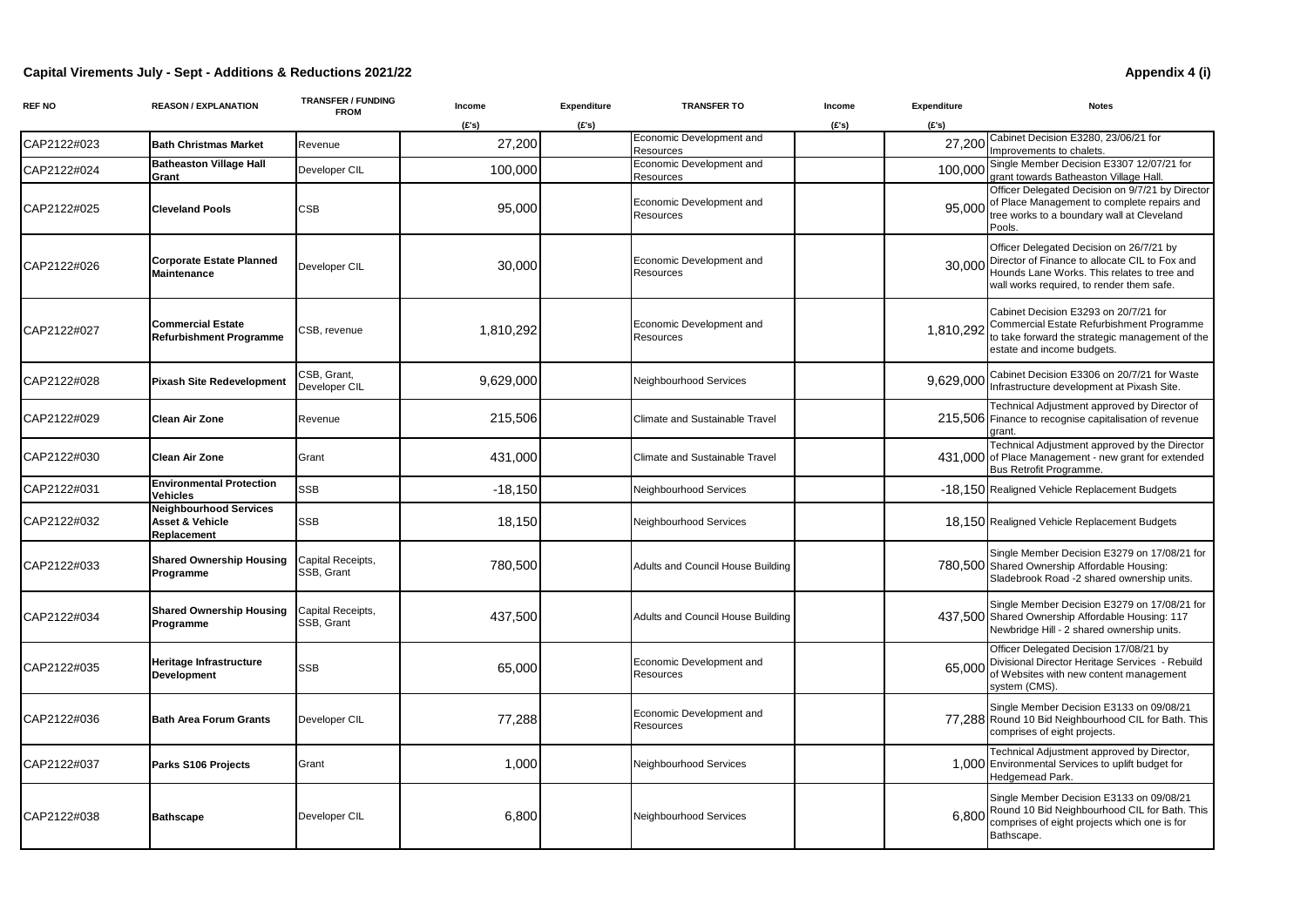| <b>REF NO</b> | <b>REASON / EXPLANATION</b>                                                               | <b>TRANSFER / FUNDING</b><br><b>FROM</b> | Income     | Expenditure | <b>TRANSFER TO</b>                    | Income | Expenditure | <b>Notes</b>                                                                                                                                    |
|---------------|-------------------------------------------------------------------------------------------|------------------------------------------|------------|-------------|---------------------------------------|--------|-------------|-------------------------------------------------------------------------------------------------------------------------------------------------|
|               |                                                                                           |                                          | (E's)      | (E's)       |                                       | (E's)  | (E's)       |                                                                                                                                                 |
| CAP2122#039   | <b>Transport Improvement</b><br>Programme                                                 | s106                                     | 4,429      |             | <b>Transport Services</b>             |        | 4,429       | Reflection award of S106 Funding to A367 /<br>Peasedown Roundabout Design.                                                                      |
| CAP2122#040   | <b>Waste Depot Relocation</b>                                                             | SSB                                      | $-802,235$ |             | Neighbourhood Services                |        |             | -802,235 Realigned Vehicle Replacement Budgets                                                                                                  |
| CAP2122#041   | <b>Neighbourhood Services</b><br>Asset & Vehicle<br>Replacement                           | SSB                                      | 802,235    |             | Neighbourhood Services                |        |             | 802,235 Realigned Vehicle Replacement Budgets                                                                                                   |
| CAP2122#042   | Parking Vehicle<br><b>Replacement Programme</b>                                           | SSB                                      | $-33,401$  |             | Neighbourhood Services                |        |             | -33,401 Realigned Vehicle Replacement Budgets                                                                                                   |
| CAP2122#043   | <b>Neighbourhood Services</b><br>Asset & Vehicle<br>Replacement                           | SSB                                      | 33,401     |             | Neighbourhood Services                |        |             | 33,401 Realigned Vehicle Replacement Budgets                                                                                                    |
| CAP2122#044   | <b>Office Reconfiguration Costs CSB</b>                                                   |                                          | 1,195,000  |             | Economic Development and<br>Resources |        |             | 1,195,000 Single Member Decision E3283 26/07/2021 for<br>Civic Centre Redesign.                                                                 |
| CAP2122#045   | <b>Bath City Centre Renewal</b><br>Programme                                              | WECA grant, CIL                          | 272,000    |             | Economic Development and<br>Resources |        |             | Officer Delegated Decision by Director of<br>272,000 Sustainable Communities on 4/10/21 to accept<br>grant to be spent over a five year period. |
| CAP2122#046   | <b>Midsomer Norton High Street</b><br><b>Renewal Programme</b>                            | Govt grant                               | 183,000    |             | Economic Development and<br>Resources |        |             | Technical Adjustment by Director of Finance to<br>183,000 recognise Grant Increase for additional work to<br>the Market Square at The Island.   |
| CAP2122#047   | <b>Public Tennis Improvements Grant</b>                                                   |                                          | $-6,000$   |             | Neighbourhood Services                |        |             | Technical Adjustment by Director of Finance to<br>-6,000 recognise direct grant payment to Saltford<br>Tennis.                                  |
| CAP2122#048   | Preparing for the Future -<br><b>New Technology</b>                                       | CSB, revenue                             | 607,000    |             | Economic Development and<br>Resources |        |             | Officer Delegated Decision on 17/08/2021 by<br>607,000 Chief Financial Officer for New Technology:<br>office changes and other IT improvements. |
| <b>Total</b>  |                                                                                           |                                          | 15,961,515 |             |                                       |        | 15,961,515  |                                                                                                                                                 |
| CAP2122#049   | Slippage of approved budget<br>as per 20/21 cabinet July 21<br>outturn report appendix 3. | various                                  | 35,916,000 |             |                                       |        |             | 35,916,000 for info only - Cabinet Decision E3236 on<br>20/7/21 for 20/21 Capital Outturn                                                       |